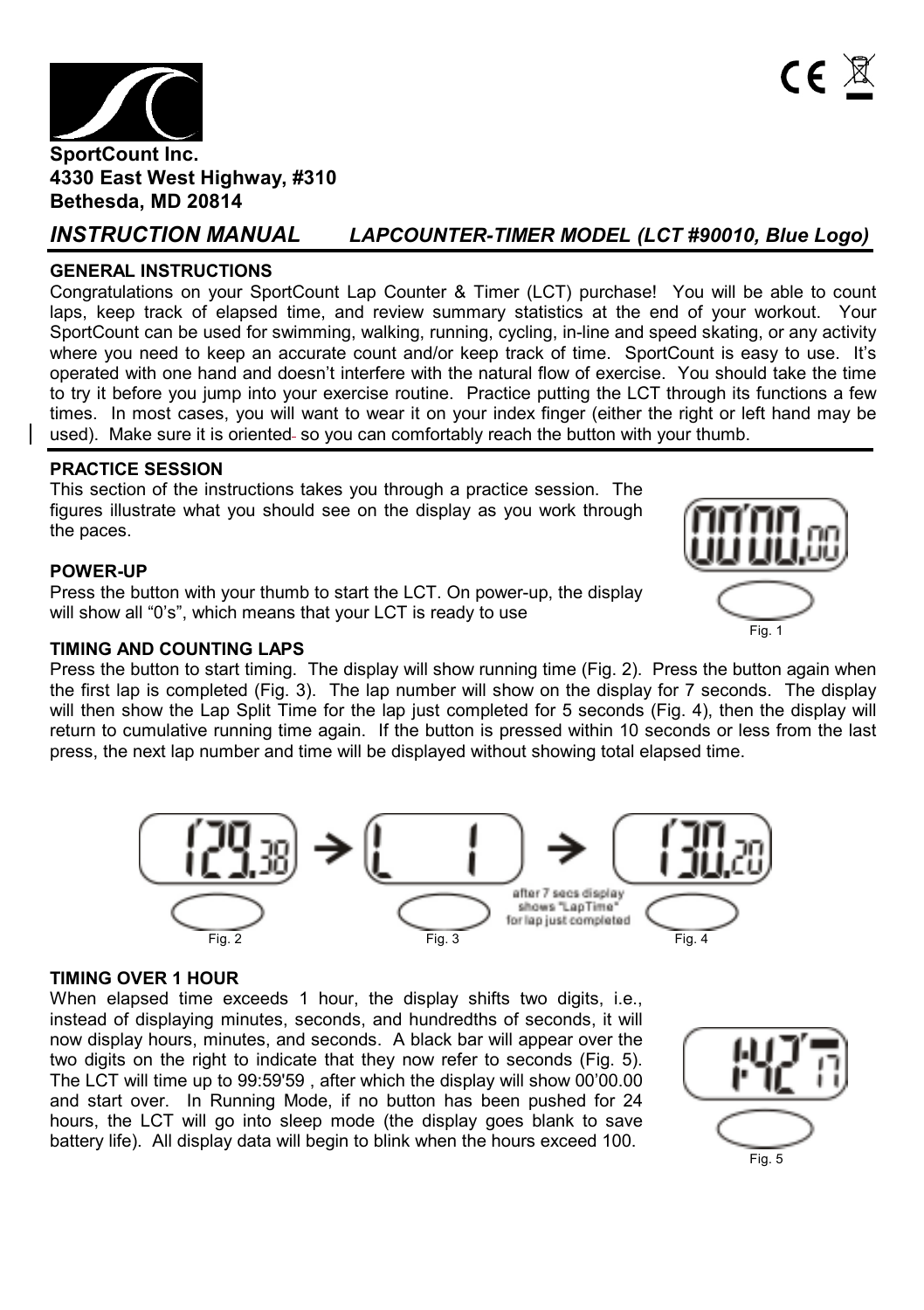#### **SUMMARY MODE**

Press the button at the end of your final lap (a regular quick press) and then, to finish the timed activity and go into the **SUMMARY** mode, press and **hold** the button for three seconds. You can do this immediately or even hours later. Your SportCount LCT "knows" that the time between the end of the final lap and the time you held the button down to go into summary mode was not a true lap, and it will automatically eliminate the "false lap" so that your workout statistics will be accurate. For example, if you completed 30 laps, and some time later held the button down to go into the summary mode, the LCT will display the "false lap" number 31, as shown in (Fig. 6). It will then discard the false lap data, and display the corrected total lap count, "T 30". In 1.5 seconds, it will automatically display the **TOTAL TIME**, and flip back and forth between **TOTAL LAP** count and **TOTAL TIME** every 1.5 seconds.

Push the button again to show the **AVERAGE LAP**, 1,10.02 in the Fig.7 example. **FASTEST LAP**  number and **FASTEST LAP** time come next (Fig. 8), followed by. **SLOWEST LAP** number and **SLOWEST LAP** time (Fig.9). Pressing the button after this will start the summary over again with **TOTAL LAP** count and **TOTAL TIME**.



#### **RESET/TURN OFF**

From the SUMMARY MODE, press and hold the button 3 seconds to **RESET** the LCT, and the display will once again return to zeros. But be careful, because when you reset your SportCount LCT, all lap times will be erased. When left in the reset mode for 30 minutes, the display will shut down automatically to conserve battery life. Press the button to re-activate.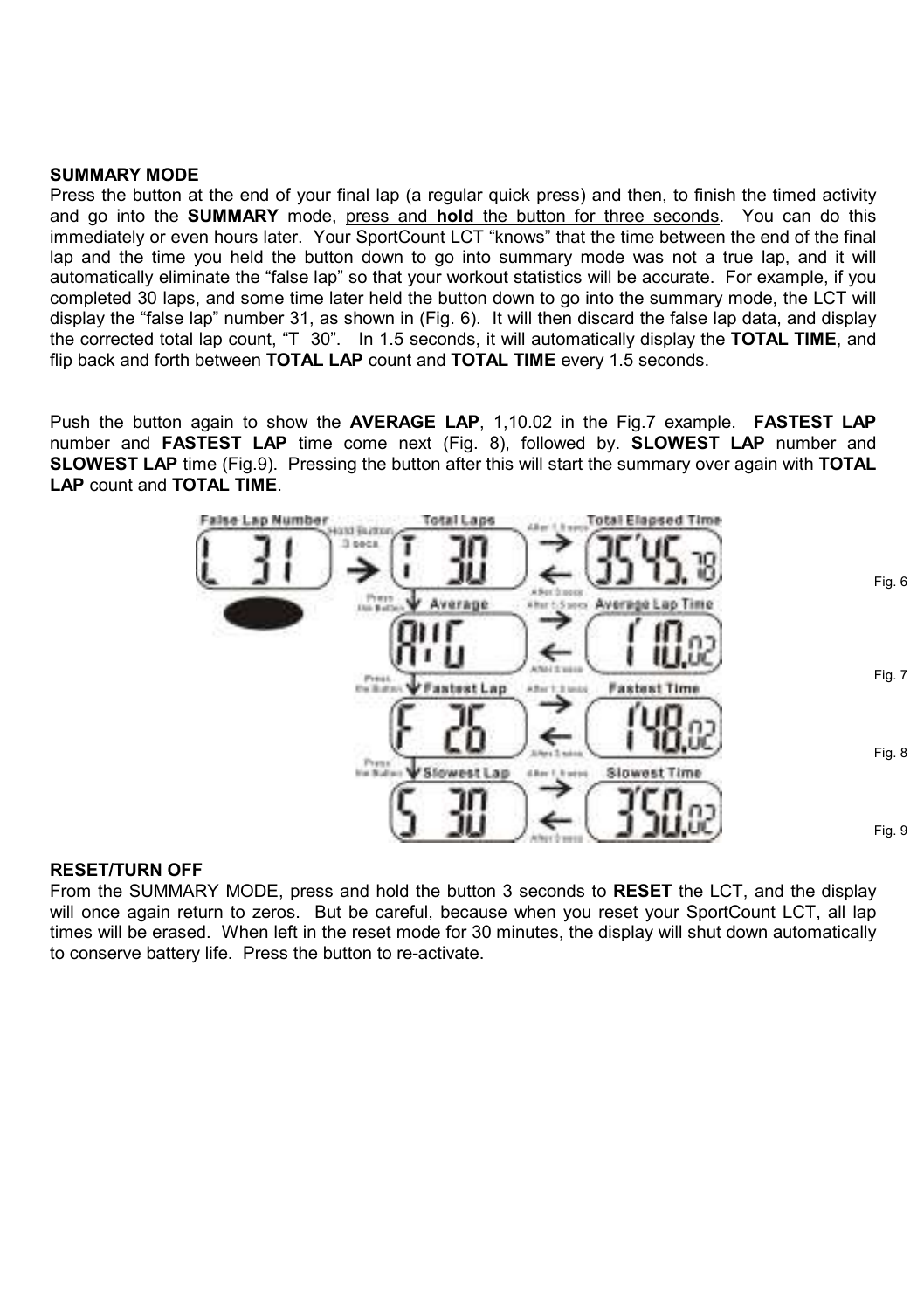# *CARE FOR YOUR SPORTCOUNT*

#### **WATER-RESISTANCE**

All SportCount models are designed and manufactured to withstand the water pressure involved with normal swimming. After swimming, please be sure to wash the SportCount with fresh water and clean it with a dry cloth before storage.

#### **TEMPERATURE**

Do not leave your SportCount under direct sunlight or in very high temperatures for a long time, or the display may darken. Do not leave your SportCount in very low temperatures as this may cause a slight time loss or gain. In both cases, the above conditions will be corrected when the SportCount returns to normal temperature.

#### **SHOCKS**

Be careful not to drop your SportCount or hit it against hard surfaces as it may cause mechanical damage.

#### **STATIC ELECTRICITY**

The integrated circuit in your SportCount can be affected by static electricity. Avoid touching electronic devices, and be careful of clothing made of synthetic materials in dry weather that might create a strong static shock,

#### **CHEMICALS**

Do not expose your SportCount to solvents such as gasoline and alcohol, spray of cosmetics, cleaners, paints, etc., as they may cause damage to the SportCount.

#### **BATTERY CHANGE**

When the display becomes dim or blank, battery replacement is necessary. We recommend you to go to a qualified technician or contact SportCount Inc. Replace with Lithium battery CR2016 or equivalent.

#### **LIMITED ONE YEAR WARRANTY**

Your SportCount is warranted to be free from defects in material and workmanship for a period of one year from the date of purchase except as specified below. Within the warranty period, your SportCount will either be repaired at the Service Center or, at our discretion, replaced with a new or refurbished SportCount. This warranty does NOT cover the battery, crystal, or band. Warranty service will not be provided if:

● there was damage while in the possession of the consumer not resulting from a defect of manufacture

• there was damage caused by tampering with or opening the SportCount or by other than normal use

## **SERVICE OR REPAIR**

If your SportCount requires a service or repair, pack it securely and send it to:

**SportCount Service Center 4330 East West Highway, Suite 310 Bethesda, MD 20814**

#### **QUESTIONS?**

Contact SportCount Customer Service at (301) 961-5940 or by email at **info@sportcount.com**. You can also find useful information at the Website: **www.sportcount.com**